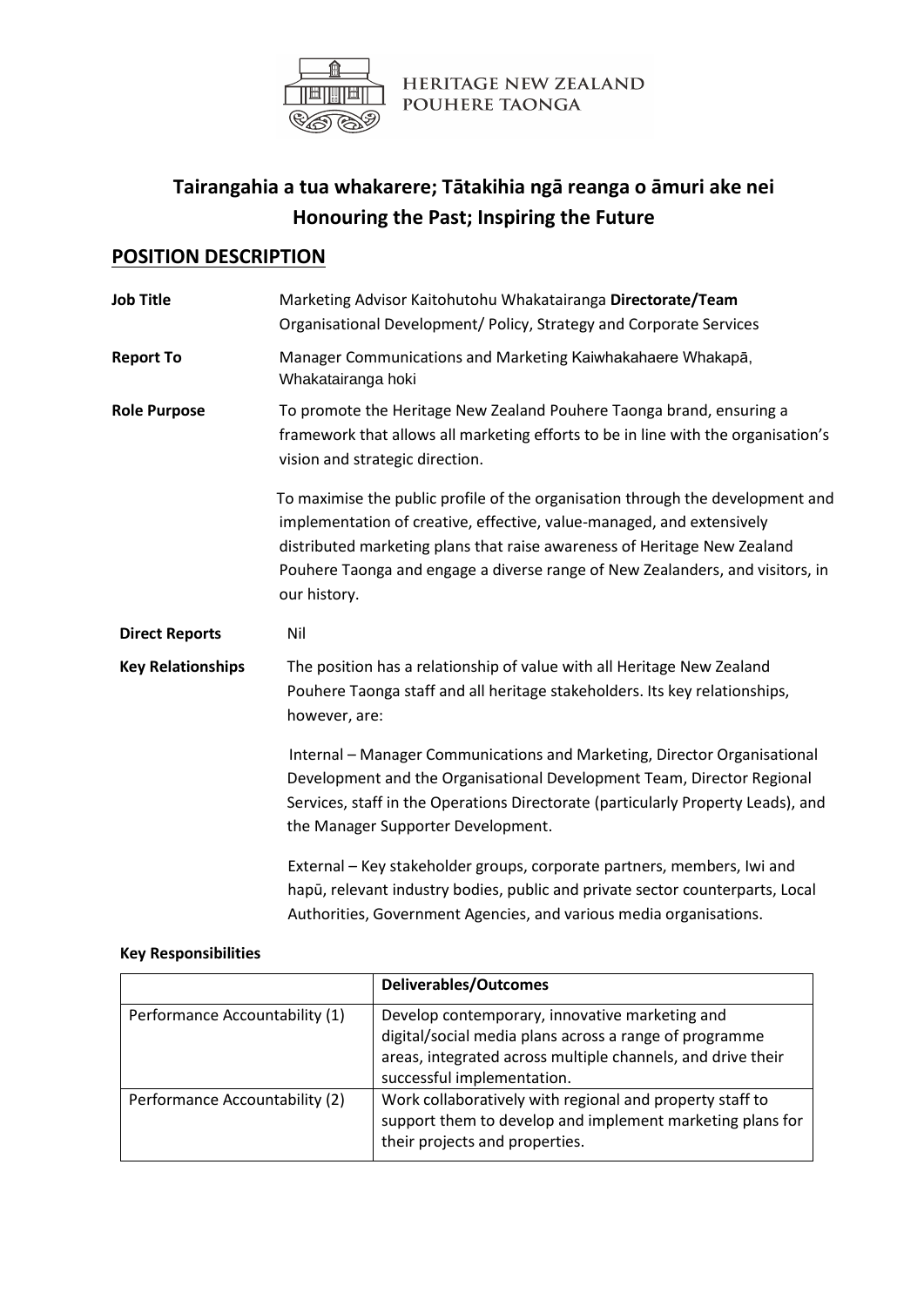|                                                  | Support the development of new retail offerings, including<br>branded merchandise.                                                                                                                                                                                                                     |
|--------------------------------------------------|--------------------------------------------------------------------------------------------------------------------------------------------------------------------------------------------------------------------------------------------------------------------------------------------------------|
| Performance Accountability (3)                   | Monitor and report on the impact of marketing activities on<br>perception, customer experience and return on marketing<br>spend.                                                                                                                                                                       |
| Performance Accountability (4)                   | Keep abreast of innovative marketing and communications<br>practices, technology, customer experience trends and<br>motivators to change, to effectively provide direction and<br>advice to internal stakeholders, and to ensure our marketing<br>activities are on trend and following best practice. |
| Performance Accountability (5)                   | Assist with stakeholder segmentation and developing<br>appropriate marketing approaches to priority groups,<br>including identifying and pursuing potential commercial<br>partnerships.                                                                                                                |
| Internal and External Relationship<br>Management | Develop and maintain positive professional relationships<br>internally and externally (particularly with stakeholder<br>agencies).                                                                                                                                                                     |
| <b>Bi-cultural Responsiveness</b>                | Works to ensure that the Treaty of Waitangi (Te Tiriti o<br>Waitangi) and the vision for Māori Heritage (Tapuwae) are<br>promoted.                                                                                                                                                                     |
| <b>Health and Safety</b>                         | Ensures all requirements of health and safety are exceeded.                                                                                                                                                                                                                                            |
| Organisational Policies and<br>Procedures        | Establishes and maintains an understanding of the<br>organisation's policies and procedures, and abides by them -<br>e.g. information management, finance                                                                                                                                              |

### **Person specification - Essential Competencies and Attributes**

| Innovation and Initiative | Ability to think strategically, analyse complex situations,<br>develop creative solutions, and achieve outcomes.               |
|---------------------------|--------------------------------------------------------------------------------------------------------------------------------|
|                           | Ability to evaluate and adopt emerging technologies and<br>apply thought leadership that challenges the status quo.            |
|                           | Ability to exercise problem solving skills at a high level and<br>be solutions focused.                                        |
|                           | Is forward-thinking and committed to seeking positive<br>heritage outcomes, pro-active approaches and innovative<br>responses. |
| Professionalism           | Demonstrates honesty, integrity, commitment and loyalty in<br>behaviour and work performance.                                  |
|                           | Meets high standards of excellence and quality of<br>performance.                                                              |
|                           | Has the ability to prioritise and be flexible when responding<br>to changing priorities and demands.                           |
|                           |                                                                                                                                |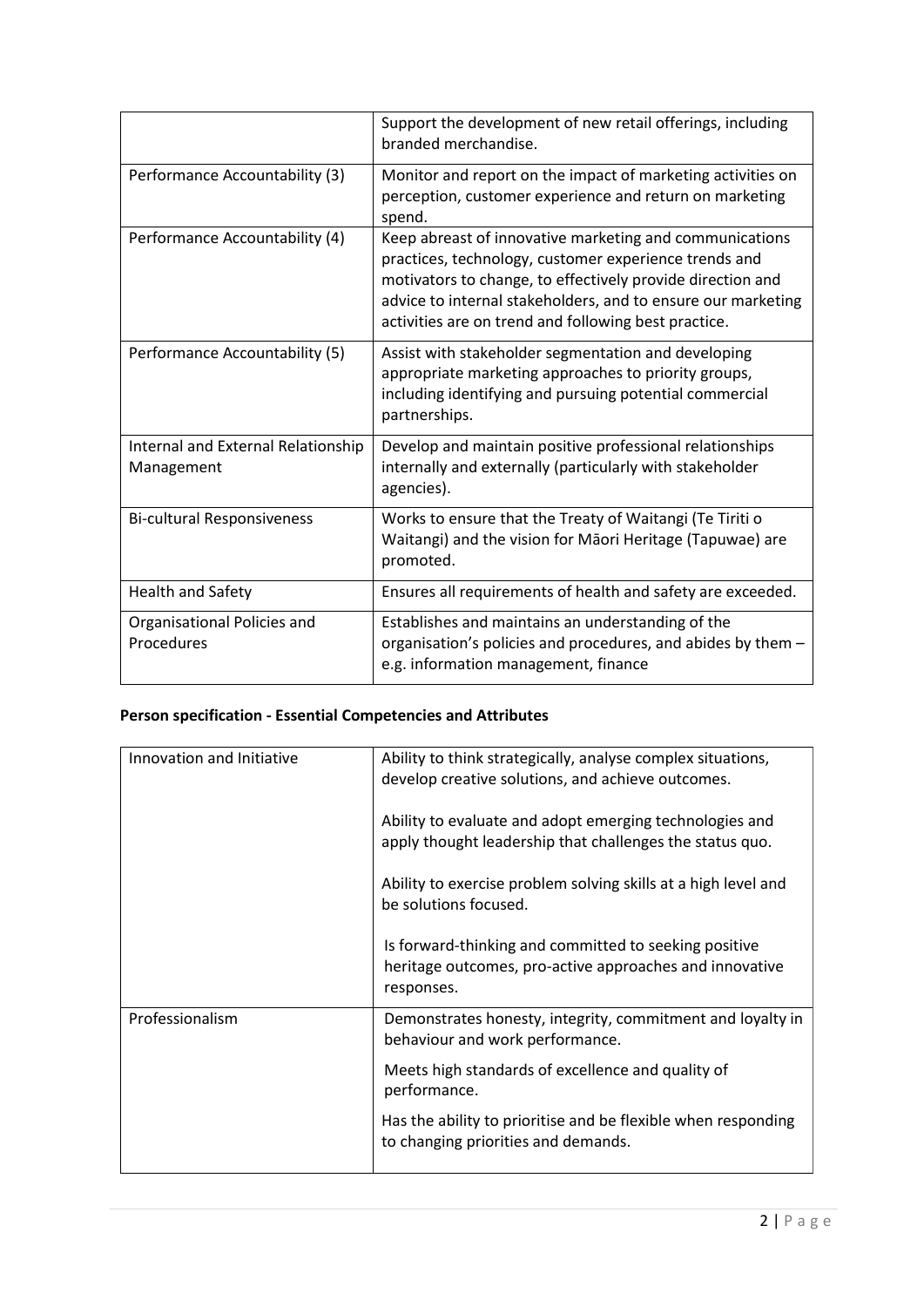|                                         | Is able to take direction/feedback with minimal context and<br>immediately apply accordingly.                                                               |
|-----------------------------------------|-------------------------------------------------------------------------------------------------------------------------------------------------------------|
| <b>External Relationship Building</b>   | Builds and maintains positive and constructive working<br>relationships externally.                                                                         |
|                                         | Achieves clear and effective two-way communication with a<br>wide range of people in all situations.                                                        |
|                                         | Is able to identify potential new partners and target<br>messages to a diverse range of audiences, using a range of<br>innovative communication strategies. |
| Team Relationships                      | Fosters and exhibits a strong team spirit, within the<br>Organisational Development team and the wider<br>organisation.                                     |
| Organisational Behaviours and<br>Values | Demonstrates the organisational behaviours and values.                                                                                                      |

**In everything we do, Heritage New Zealand Pouhere Taonga staff demonstrate the following behaviours:**

- **Tairangahia – Honouring and Respectful**
- **Kotahitanga – Collaborative and Unified**
- **Tātakihia – Inspiring and Progressive**
- **Manaakitanga – Considerate, Demonstrates Integrity and Authoritative**

#### **Desired Qualifications and Professional Experiences**

| Professional Experience and<br>Credibility | Demonstrated experience in planning and coordinating<br>activities across a broad range of methods including<br>marketing, internal communications, public relations,<br>content marketing, social media, and stakeholder<br>engagement. |
|--------------------------------------------|------------------------------------------------------------------------------------------------------------------------------------------------------------------------------------------------------------------------------------------|
|                                            | Demonstrated experience in collaborating and influencing<br>stakeholders to deliver solutions in a complex and/or<br>political working environment.                                                                                      |
|                                            | Demonstrated experience in recognising and interpreting<br>quality content for a range of different audiences.                                                                                                                           |
|                                            | Demonstrated experience in strategic channel targeting to<br>optimise reach and impact.                                                                                                                                                  |
|                                            | Experience in corporate marketing planning in complex<br>organisations.                                                                                                                                                                  |